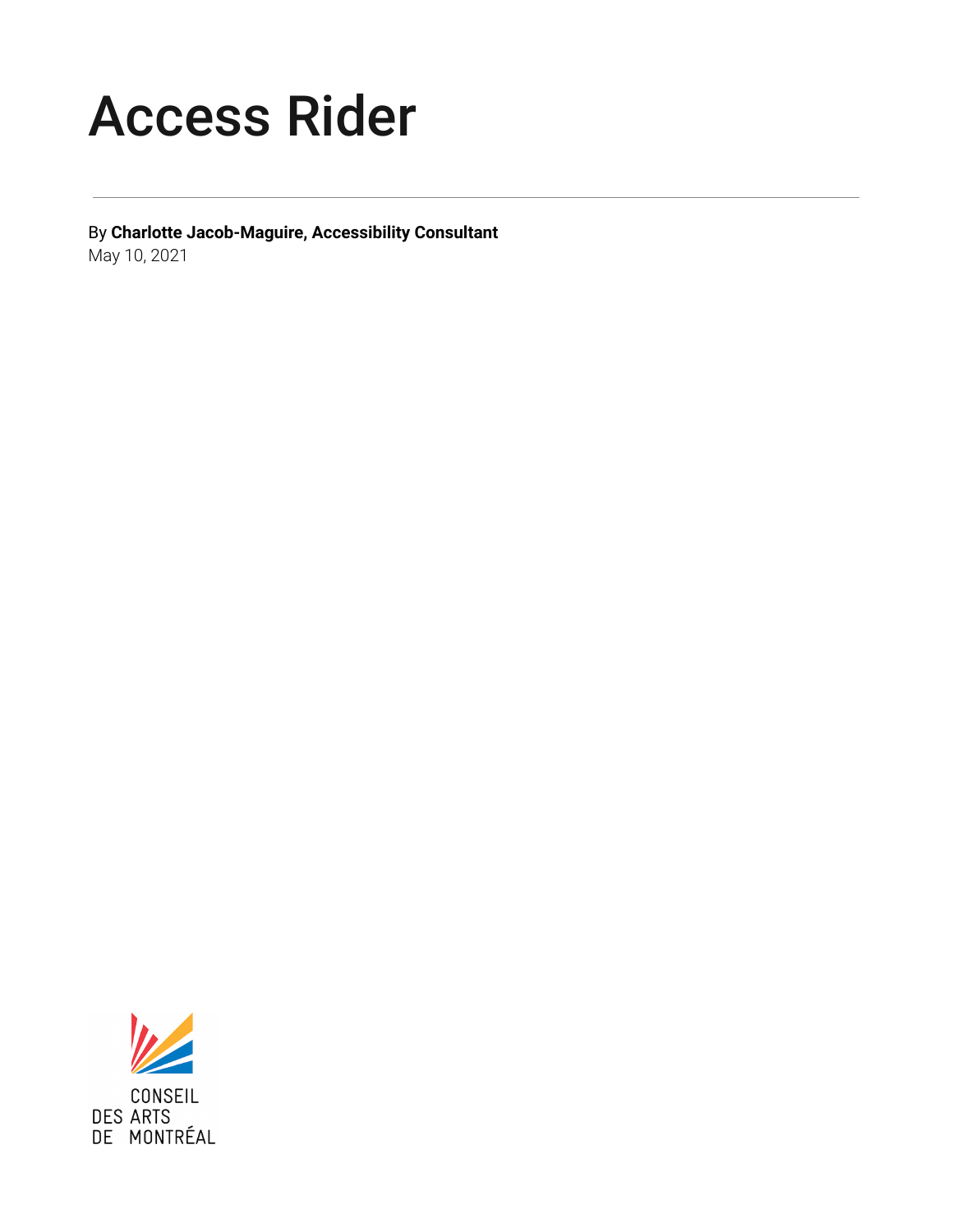Most people are familiar with celebrity riders: documents that state the requirements of an artist for a show or event. You might have even read about some of their outlandish requests; white tulips, 6 scented candles, lightly seasoned green beans etc. But have you ever considered **creating your own rider**? A way to communicate all your access needs in one place!

The idea was brought to Montréal via England, through **Sync Leadership**, a disabled-led programme exploring Deaf and disabled\* leadership, founded in 2008 by Sarah Pickthall and Jo Verrent, two disabled leaders based in the UK.

In a work context, these documents are helpful for everyone involved: the person can say **what** they need, and the venue/institution will know exactly **how** to provide support for them.

Access can be a tricky subject, and sometimes it's awkward trying to let people know your needs in a working relationship. With an access rider it's an easy way to communicate your needs with fellow artists, organisations, collegues or employers.

The Conseil des arts de Montréal has two resources: a ready-made access rider and a document for you to create your own access rider.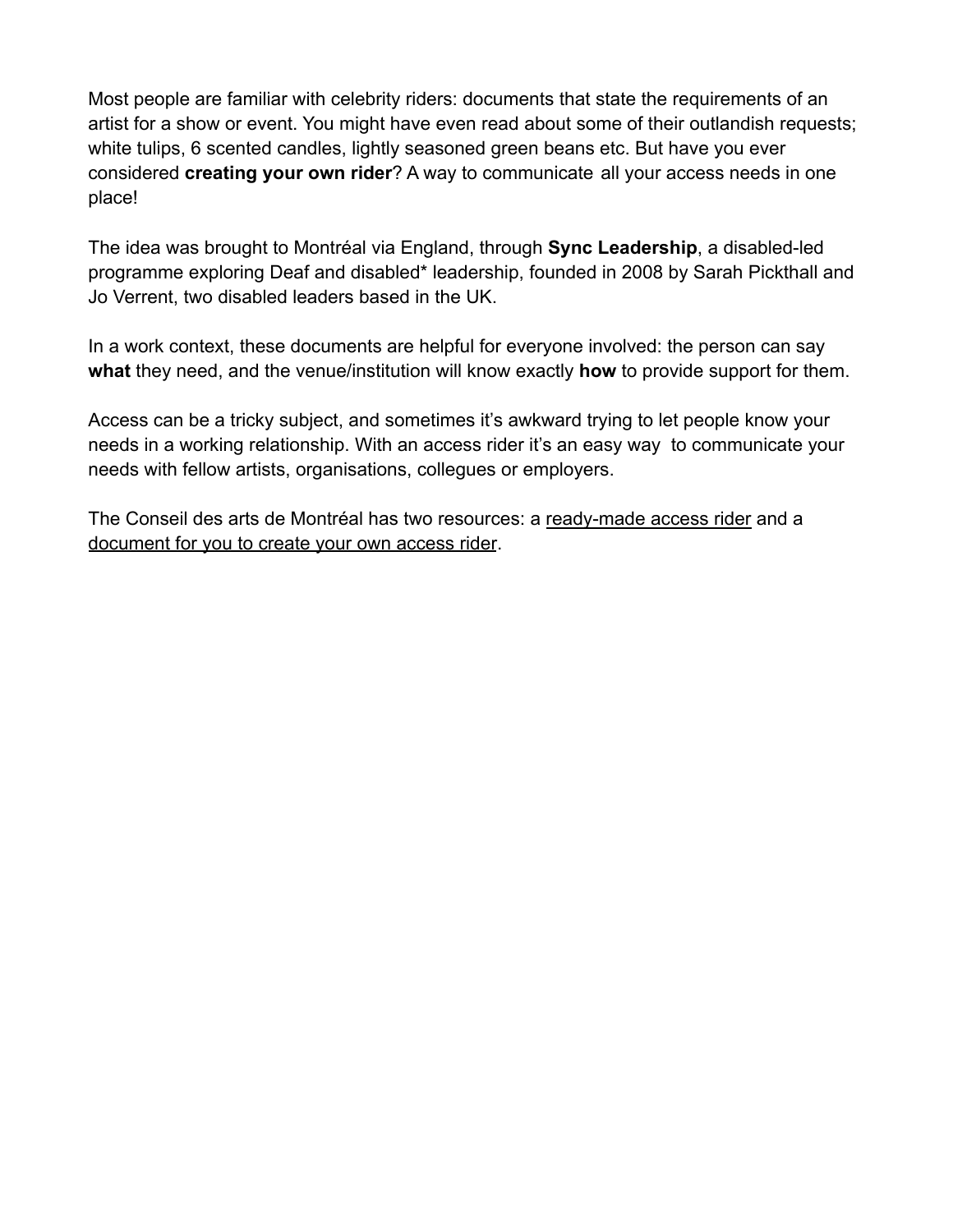# **Ready-made access rider**

#### **Title**

e.g. Disability Access Needs

#### **Intro sentence or two**

You can mention what your disability is here if you want to, but you don't have to. e.g. I am disabled and have the following access needs. Please let me know if you need further clarification on any of the below points.

#### **Your needs**

You might want to break these down into sections like the example below. The examples relate to a variety of conditions and barriers.

#### **Meetings**

- Need A
- Need B

#### e.g.

- I require a clear agenda at least two days in advance
- ASL interpreter
- Captioning on zoom

#### **Online meetings**

- Need A
- Need B

#### e.g

- Time limited meetings with rest breaks
- Clear meetings agenda in advance
- Captions for meetings
- ASL interpreter
- I deal with chronic pain in the early mornings so prefer to work afternoons

#### **Events**

- Need A
- Need B

#### e.g.

- Information of expectations well in advance
- Step free access to the venue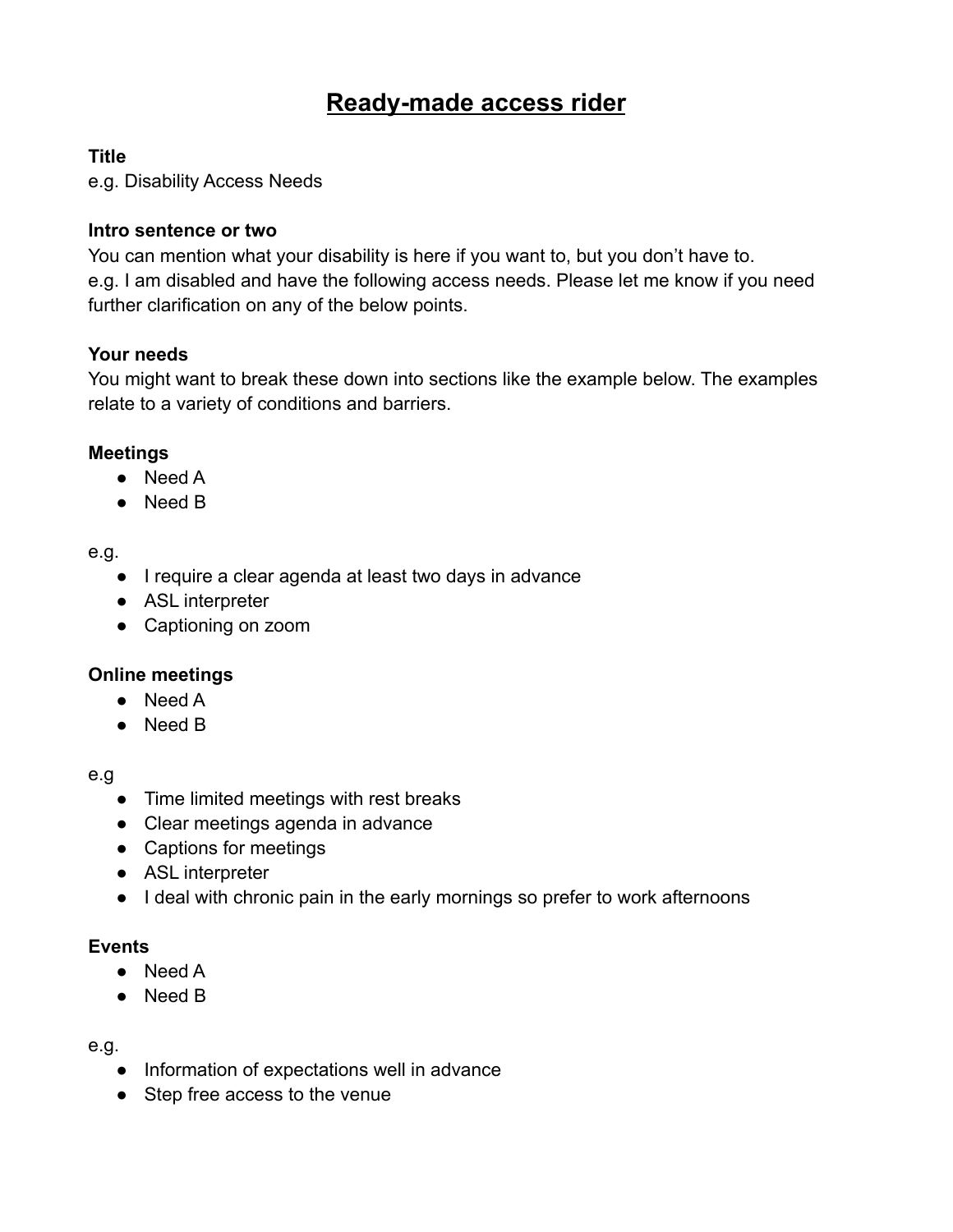#### **Online Events**

- Need A
- Need B

#### e.g

- Time limited meetings with rest breaks
- Clear meetings agenda in advance
- ASL interpreter

## **Time Frames**

- Need A
- Need B

#### e.g.

- Regular working hours I require regular working hours and am unable to stay late or work longer hours during production week
- I need regular breaks in a quiet space
- I work best in the morning.
- I can not work past 4 p.m.

## **Working practices**

- Need A
- Need B

e.g.

- No last minute changes
- No ambiguity of communications
- Clear agreements and timeframes
- Avoid overwhelming information or events
- No steps to get to meeting rooms
- I need you to send emails, I will not remember if you tell me things orally
- Following week : I require to be paid for my recovery days, 3 days in total.

## **Online working**

- Need A
- Need B

e.g. I check my email between 7 a.m. and 3 p.m.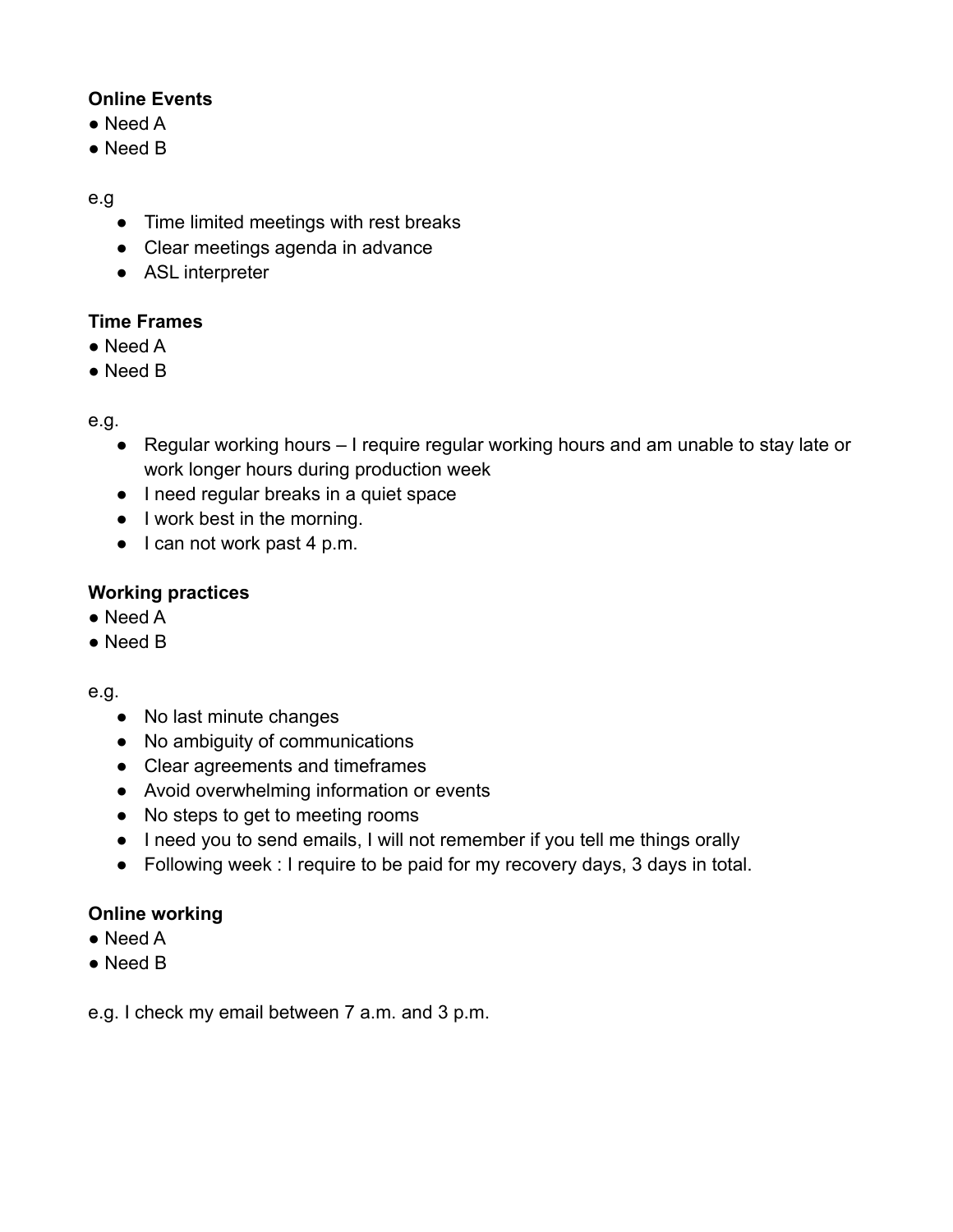# **Travel**

- Need A
- Need B

e.g My mobility means that I require a taxi to get from place to place

#### **Exhibition installations**

- $\bullet$  Need A
- Need B

e.g.

- My access assistant will be with me or you need to provide an access assistant
- I require two gallery assistants to help me with install
- I need a seat to sit on in the gallery space
- Due to energy levels I can only do half days installing work

#### **Additional notes**

If you think these are useful to include – use your experience to guide you and remember this is about other people meeting your access requirements (empowering not exposing)

e.g.

There can be some variations in my condition you should be aware of and which we need to factor in.

My energy levels can fluctuate day to day / week to week so it is essential to have a balanced and well planned workload, with plans in place should things change.